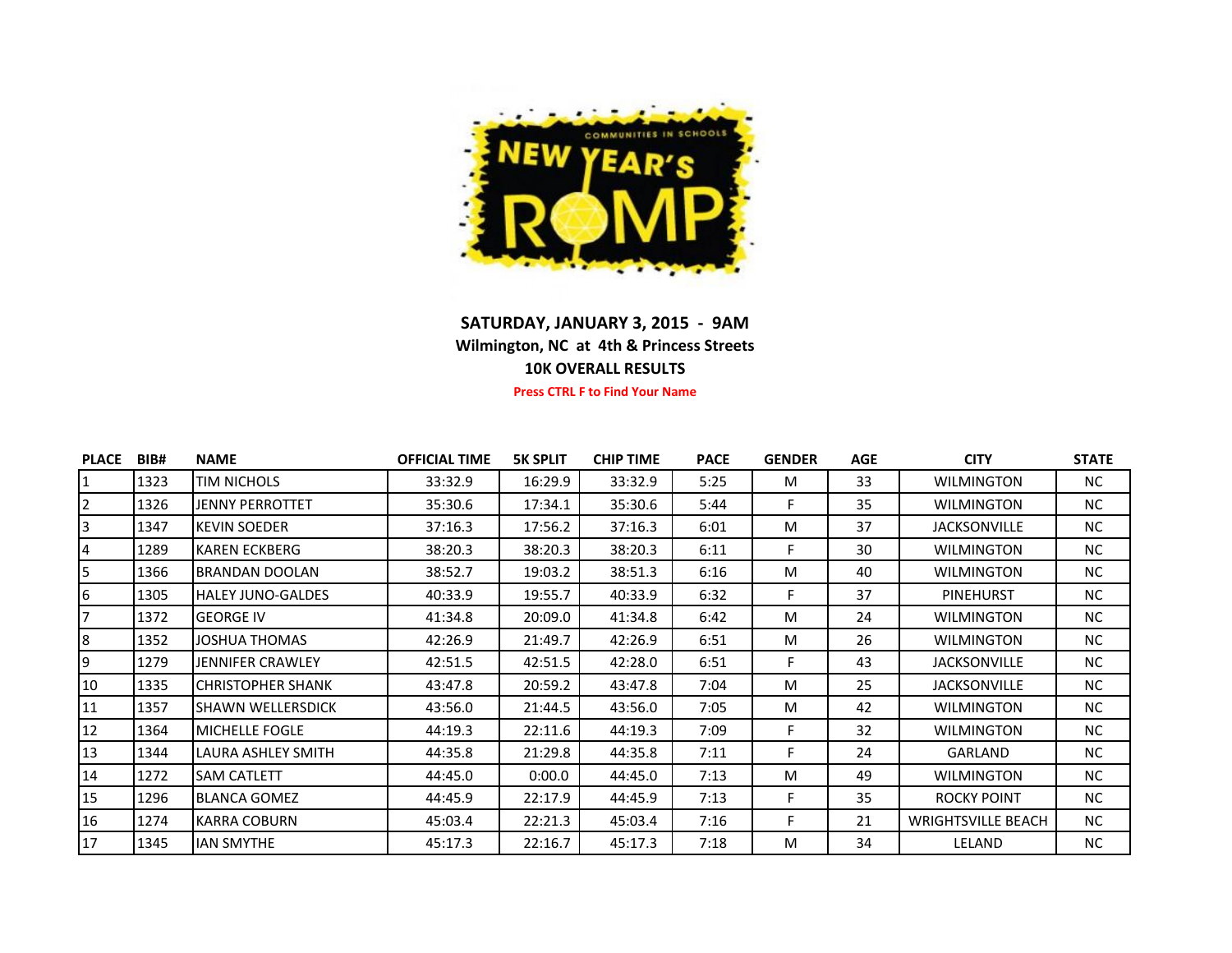| 18 | 1297 | <b>CEDRIC GRANT</b>           | 45:28.7 | 21:54.1 | 45:28.7 | 7:20 | M  | 34 | <b>LONGWOOD</b>         | <b>NC</b> |
|----|------|-------------------------------|---------|---------|---------|------|----|----|-------------------------|-----------|
| 19 | 1308 | <b>RACHEAL KNOKE</b>          | 45:33.7 | 23:02.6 | 45:33.7 | 7:21 | F. | 21 | <b>OAK RIDGE</b>        | NC.       |
| 20 | 1309 | PHIL KORNACHUK                | 45:38.9 | 22:19.0 | 45:37.6 | 7:21 | м  | 40 | <b>WHISPERING PINES</b> | <b>NC</b> |
| 21 | 1312 | JOSEPH LIPIEC                 | 45:42.8 | 22:58.9 | 45:37.0 | 7:21 | м  | 31 | <b>SURF CITY</b>        | <b>NC</b> |
| 22 | 1327 | CORRIN PUCKHABER              | 46:00.2 | 23:00.0 | 46:00.2 | 7:25 | F. | 29 | WILMINGTON              | <b>NC</b> |
| 23 | 1324 | RICHARD OGLE                  | 46:19.3 | 23:30.1 | 46:19.3 | 7:28 | м  | 44 | WILMINGTON              | <b>NC</b> |
| 24 | 1282 | <b>WESLEY DAVIS</b>           | 47:25.0 | 23:37.5 | 47:25.0 | 7:39 | M  | 54 | <b>WILMINGTON</b>       | <b>NC</b> |
| 25 | 1367 | <b>GEORGE BOREN</b>           | 47:32.3 | 23:44.6 | 47:32.3 | 7:40 | м  | 51 | <b>WHITEVILLE</b>       | <b>NC</b> |
| 26 | 1300 | JOSEPH HAMANN                 | 47:56.9 | 23:54.8 | 47:48.2 | 7:43 | м  | 23 | <b>OAK RIDGE</b>        | <b>NC</b> |
| 27 | 1343 | RHONDA SCHILAWSKI             | 47:58.8 | 23:51.9 | 47:58.8 | 7:44 | F  | 34 | LELAND                  | <b>NC</b> |
| 28 | 1365 | ADAM ABRAHAM                  | 48:24.4 | 22:30.5 | 48:24.4 | 7:48 | M  | 23 |                         |           |
| 29 | 1260 | <b>CHRISTOPHER BARBARETTA</b> | 48:33.4 | 22:47.4 | 48:33.4 | 7:50 | M  | 22 | <b>HAMPSTEAD</b>        | <b>NC</b> |
| 30 | 1316 | <b>RAY MCCLORY</b>            | 48:35.4 | 24:04.3 | 48:35.4 | 7:50 | м  | 53 | <b>WIMINGTON</b>        | <b>NC</b> |
| 31 | 1271 | <b>FERGAL CAGNEY</b>          | 48:37.9 | 23:28.0 | 48:37.9 | 7:50 | м  | 38 | <b>HOLLY RIDGE</b>      | <b>NC</b> |
| 32 | 1353 | <b>JASON TIPPETT</b>          | 48:54.0 | 23:05.2 | 48:54.0 | 7:53 | M  | 41 | SMITHFIELD              | <b>NC</b> |
| 33 | 1351 | <b>ALEX TEEFEY</b>            | 49:06.7 | 24:35.6 | 49:00.4 | 7:54 | M  | 32 | <b>SURF CITY</b>        | <b>NC</b> |
| 34 | 1317 | <b>BRENDAN MCINERNEY</b>      | 50:05.3 | 25:02.1 | 50:05.3 | 8:05 | M  | 43 | WILMINGTON              | <b>NC</b> |
| 35 | 1328 | <b>RICK REICHOW</b>           | 50:32.2 | 25:03.5 | 50:32.2 | 8:09 | M  | 49 | WILMINGTON              | <b>NC</b> |
| 36 | 1354 | <b>MARIA ELENA VIGLUCCI</b>   | 50:34.0 | 25:03.5 | 50:34.0 | 8:09 | F. | 51 | <b>WILMINGTON</b>       | <b>NC</b> |
| 37 | 1350 | <b>NICK MONROE</b>            | 50:35.5 | 25:33.8 | 50:35.5 | 8:10 | м  | 30 | <b>WILMINGTON</b>       | <b>NC</b> |
| 38 | 1306 | SEBASTIAN KIMLINGER           | 50:44.9 | 26:59.1 | 50:38.5 | 8:10 | м  | 24 | MOAB                    | UT        |
| 39 | 1360 | <b>GLORIA YAN</b>             | 51:03.3 | 24:40.7 | 51:02.5 | 8:14 | F. | 51 | <b>WILMINGTON</b>       | NC.       |
| 40 | 1266 | <b>BROOK BOWER</b>            | 52:08.4 | 25:56.5 | 51:43.0 | 8:20 | F  | 37 | <b>WILMINGTON</b>       | <b>NC</b> |
| 41 | 1363 | DIANA KEELY                   | 52:10.0 | 24:43.8 | 52:09.6 | 8:25 | F. | 41 | <b>NEW PAL</b>          | IN        |
| 42 | 1320 | <b>STACIE MORRISON</b>        | 52:12.6 | 24:44.7 | 52:12.6 | 8:25 | F  | 39 | <b>SUPPLY</b>           | NС        |
| 43 | 1286 | TAMMY DILLING                 | 52:23.0 | 0:00.0  | 52:23.0 | 8:27 | F  | 46 | OAK ISLAND              | <b>NC</b> |
| 44 | 1291 | <b>CHRISTIE EVERETT</b>       | 52:41.0 | 25:50.1 | 52:41.0 | 8:30 | F  | 34 | <b>INDIANAPOLIS</b>     | IN        |
| 45 | 1277 | <b>ELLIE COONROD</b>          | 52:52.5 | 26:25.1 | 52:52.5 | 8:32 | F  | 31 | <b>WILMINGTON</b>       | <b>NC</b> |
| 46 | 1293 | <b>ASHLEY FRANK</b>           | 52:57.2 | 26:55.4 | 52:57.2 | 8:32 | F  | 38 | <b>WILMINGTON</b>       | <b>NC</b> |
| 47 | 1371 | <b>CHRIS POST</b>             | 53:26.7 | 25:22.5 | 53:26.7 | 8:37 | M  | 14 | WILMINGTON              | <b>NC</b> |
| 48 | 1319 | JON MOON                      | 53:47.8 | 26:27.3 | 53:47.8 | 8:40 | M  | 68 | KURE BEACH              | <b>NC</b> |
| 49 | 1258 | <b>ELIZABETH ANDREW</b>       | 53:50.2 | 26:45.8 | 53:50.2 | 8:41 | F  | 43 | <b>WILMINGTON</b>       | <b>NC</b> |
| 50 | 1259 | JOANNE BAGBY                  | 54:00.0 | 26:54.3 | 53:59.0 | 8:42 | F. | 58 | LELAND                  | <b>NC</b> |
| 51 | 1369 | <b>KYLIE KNAPP</b>            | 54:04.2 | 26:39.9 | 54:04.2 | 8:43 | F. | 27 | <b>WILMINGTON</b>       | NC.       |
|    |      |                               |         |         |         |      |    |    |                         |           |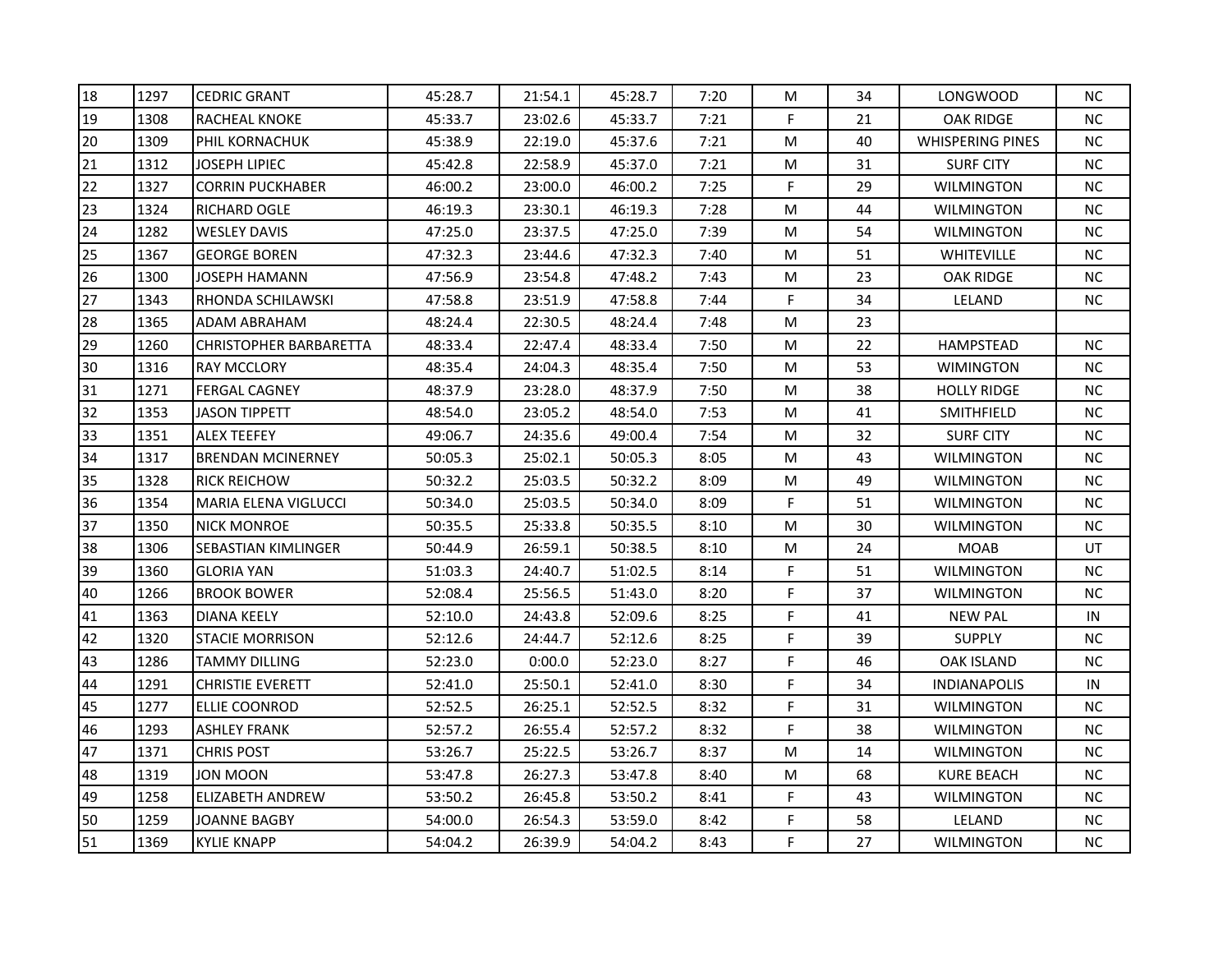| 52 | 1295 | <b>JEFF GALLOP</b>        | 54:07.9   | 26:30.5   | 54:00.5   | 8:43  | М  | 52 | <b>WILMINGTON</b>   | <b>NC</b> |
|----|------|---------------------------|-----------|-----------|-----------|-------|----|----|---------------------|-----------|
| 53 | 1301 | <b>SARAH ISAAC</b>        | 54:16.0   | 26:53.1   | 54:16.0   | 8:45  | F. | 31 | <b>WILMINGTON</b>   | NC.       |
| 54 | 1370 | LEANNE CHRISTIAN          | 54:16.2   | 26:52.0   | 54:16.2   | 8:45  | F. | 30 | <b>WILMINGTON</b>   | <b>NC</b> |
| 55 | 1332 | MICHELLE RUBALCABA        | 55:45.6   | 27:46.0   | 55:45.6   | 8:59  | F. | 45 | <b>HUBERT</b>       | <b>NC</b> |
| 56 | 1358 | <b>CHRISTINE WHITELEY</b> | 56:03.5   | 28:27.4   | 55:53.2   | 9:01  | F  | 47 | HAMPSTEAD           | <b>NC</b> |
| 57 | 1281 | <b>ROSE DAVIS</b>         | 56:05.8   | 28:21.9   | 55:46.4   | 8:59  | F. | 33 | LELAND              | <b>NC</b> |
| 58 | 1265 | <b>MAGGIE BELLAMY</b>     | 57:09.4   | 28:05.9   | 56:57.3   | 9:11  | F  | 54 | <b>WILMINGTON</b>   | <b>NC</b> |
| 59 | 1368 | <b>GARY COOK</b>          | 57:48.2   | 28:44.8   | 57:45.6   | 9:19  | М  | 57 | LELAND              | <b>NC</b> |
| 60 | 1346 | <b>JENNY SNYDER</b>       | 57:52.7   | 27:55.4   | 57:31.9   | 9:17  | F. | 32 | ELIZABETH CITY      | <b>NC</b> |
| 61 | 1307 | <b>BRIAN KINSTON</b>      | 58:38.7   | 28:02.2   | 58:37.8   | 9:27  | М  | 49 | <b>WINNABOW</b>     | <b>NC</b> |
| 62 | 1349 | <b>LAURENCE STOREY</b>    | 58:41.2   | 27:32.7   | 58:26.3   | 9:25  | М  | 53 | <b>ALTON</b>        | NΗ        |
| 63 | 1263 | <b>SUE BARK</b>           | 59:36.5   | 29:23.8   | 59:36.5   | 9:37  | F. | 61 | <b>WILMINGTON</b>   | <b>NC</b> |
| 64 | 1325 | <b>JAMES PAINE</b>        | 59:58.0   | 30:34.9   | 59:28.6   | 9:35  | м  | 28 | WINSTON-SALEM       | <b>NC</b> |
| 65 | 1284 | <b>TANNER DEATON</b>      | 1:00:21.8 | 1:00:21.8 | 1:00:21.8 | 9:44  | М  | 22 | LELAND              | <b>NC</b> |
| 66 | 1257 | JESSICA ALPHIN            | 1:00:36.5 | 30:57.0   | 1:00:23.2 | 9:44  | F. | 26 | <b>WILMINGTON</b>   | <b>NC</b> |
| 67 | 1280 | ERIN CUELLAR              | 1:00:57.7 | 29:21.6   | 1:00:51.7 | 9:49  | F  | 24 | RALEIGH             | <b>NC</b> |
| 68 | 1303 | <b>THOMAS JENKINS</b>     | 1:01:19.7 | 30:52.3   | 1:01:04.8 | 9:51  | М  | 42 | LELAND              | <b>NC</b> |
| 69 | 1362 | <b>JENNIFER YOUNG</b>     | 1:01:30.0 | 28:45.0   | 1:01:30.0 | 9:55  | F. | 39 | WILMINGTON          | <b>NC</b> |
| 70 | 1337 | <b>MARY SHORT</b>         | 1:01:42.3 | 31:08.4   | 1:01:32.2 | 9:55  | F. | 41 | HAMPSTEAD           | <b>NC</b> |
| 71 | 1338 | <b>MICHAEL SHORT</b>      | 1:01:58.2 | 31:04.1   | 1:01:48.7 | 9:58  | M  | 39 | <b>HAMPSTEAD</b>    | <b>NC</b> |
| 72 | 1333 | LAURA SCHARPER            | 1:02:08.3 | 30:45.3   | 1:01:52.9 | 9:59  | F  | 59 | SOUTHPORT           | <b>NC</b> |
| 73 | 1264 | <b>CHRISTINE BEAN</b>     | 1:02:36.7 | 31:07.4   | 1:02:24.6 | 10:04 | F. | 61 | WILMINGTON          | NC.       |
| 74 | 1334 | <b>PAYAL SHAH</b>         | 1:03:31.4 | 31:31.8   | 1:03:12.7 | 10:12 | F  | 23 | <b>CHAPEL HILL</b>  | <b>NC</b> |
| 75 | 1331 | <b>KATHLEEN ROCHE</b>     | 1:03:33.9 | 31:32.7   | 1:03:14.5 | 10:12 | F. | 20 | RALEIGH             | <b>NC</b> |
| 76 | 1355 | CHRISTINA WAXLAX          | 1:04:08.1 | 30:35.1   | 1:03:48.3 | 10:17 | F. | 28 | WINSTON-SALEM       | NС        |
| 77 | 1275 | <b>GINNY COCKRUM</b>      | 1:04:19.0 | 0:00.0    | 1:04:19.0 | 10:22 | F  | 41 | <b>HAMPSTEAD</b>    | <b>NC</b> |
| 78 | 1261 | <b>MARY JO BARBARETTA</b> | 1:04:20.1 | 31:22.6   | 1:04:20.1 | 10:23 | F  | 57 | HAMPSTEAD           | <b>NC</b> |
| 79 | 1336 | <b>SHAWNA SHELTON</b>     | 1:05:01.7 | 32:03.9   | 1:04:46.8 | 10:27 | F  | 32 | <b>WILMINGTON</b>   | <b>NC</b> |
| 80 | 1356 | <b>MARTHA WEAVER</b>      | 1:05:14.9 | 32:52.2   | 1:05:08.5 | 10:30 | F  | 43 | <b>WILMINGTON</b>   | <b>NC</b> |
| 81 | 1283 | <b>PAIGE DEAN</b>         | 1:05:23.2 | 32:02.8   | 1:04:50.1 | 10:27 | F  | 32 | <b>JACKSONVILLE</b> | <b>NC</b> |
| 82 | 1315 | <b>MEREDITH MCCARTY</b>   | 1:07:24.5 | 33:20.8   | 1:07:14.7 | 10:51 | F  | 19 | SWANSBORO           | <b>NC</b> |
| 83 | 1288 | <b>KELLY DURHAM</b>       | 1:07:26.2 | 33:16.9   | 1:07:15.6 | 10:51 | F  | 47 | SWANSBORO           | <b>NC</b> |
| 84 | 1304 | <b>TERRI JOHNSON</b>      | 1:07:27.3 | 32:31.7   | 1:07:11.7 | 10:50 | F. | 41 | HAMPSTEAD           | <b>NC</b> |
| 85 | 1321 | <b>BECKY MORTON</b>       | 1:07:55.0 | 33:20.9   | 1:07:44.4 | 10:55 | F  | 41 | SWANSBORO           | NC.       |
|    |      |                           |           |           |           |       |    |    |                     |           |